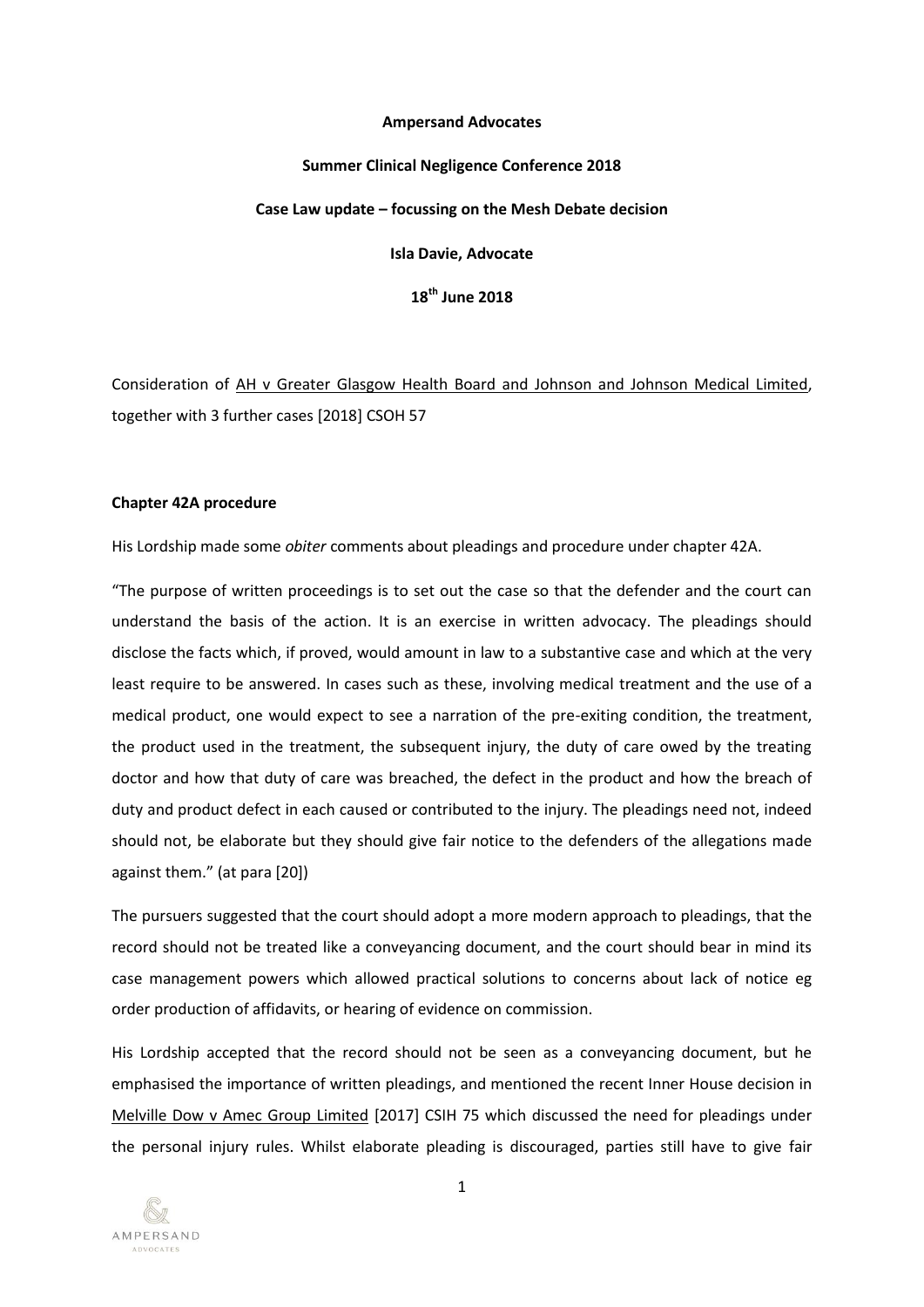notice of the case which is to be met. Similarly, his Lordship noted that, whilst there are case management powers under Chap 42A procedure, it is still for the pursuer to plead a relevant case, it is not for the court to take over that role:

"Litigation under Chapter 42A is still an adversarial not inquisitorial process" (at para [27]).

He goes on, when setting out the approach that he has taken to the criticisms of the pursuer's pleadings, to state that he will take into consideration what has been plead by the defenders. He acknowledged that it is not usual to look at the defender's pleadings unless debating the pursuer's pleas, however he found it useful to consider the case against the doctors in the context of what they themselves had plead. He was effectively using the defenders' pleadings to help understand the conflict in the factual case. The judge felt that it would be artificial to ignore the defender's pleadings, and he described this as "in accordance with the spirit of chapter 42A, where parties are encouraged to make early disclosure in order to narrow the issues between them".

#### **The 'Montgomery Issue'**

The pursuers argued in these mesh cases that in order to obtain their consent properly they ought to have been told about alternative treatments which were reasonable treatment options, and only then could they properly have given informed consent. This flows from the case of Montgomery  $\bf{v}$ Lanarkshire Health Board [2015] UKSC 11 where the Supreme Court held that in obtaining a patient's informed consent a doctor has a legal duty to discuss reasonable treatment options and the material risks associated with those treatment options.

In these debates the **doctors** argued that properly read, the case of Montgomery did not displace the basic test of medical negligence set out in Bolam v Friern Hospital Management Committee (in England) or, more relevantly for our purposes in Scotland, in Hunter v Hanley. So, in considering what, if anything, might have been offered to the pursuers by way of alternative treatment that was still a matter for the professional judgement of the clinician. The range of alternative treatments which should be discussed with the patient has to be determined by what the doctor considered reasonable, exercising his or her skill and expertise as a reasonably competent doctor.

What the pursuers had to do to make out a relevant case was to show that no ordinarily competent clinician, exercising ordinary skill and care, would have failed to offer those alternatives. There would have to be expert opinion about what such reasonable treatment options would be. The criticism of the pursuers' pleadings was that they said nothing at all along those lines, no averments,

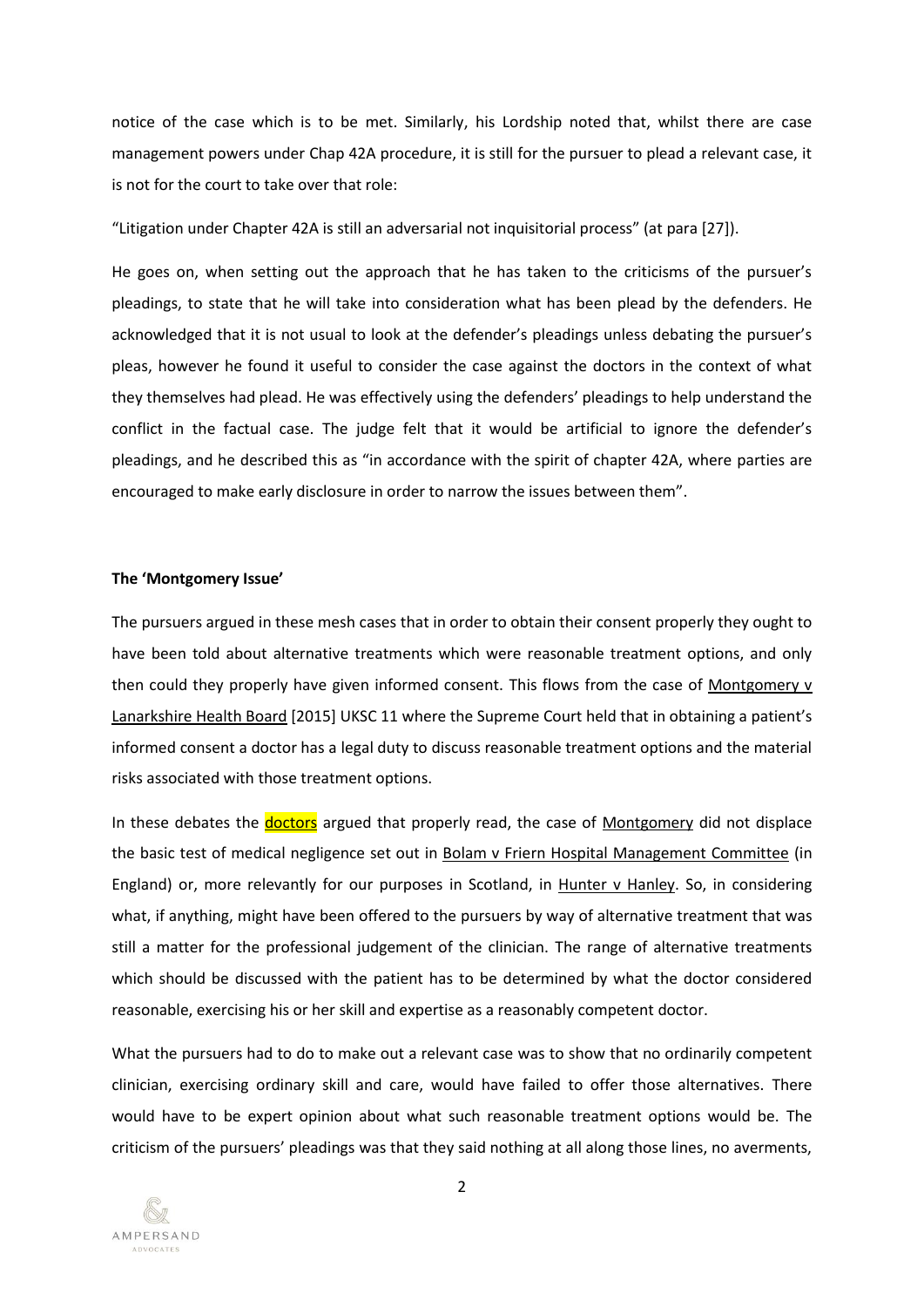no expert reports, nothing that related the pleadings about informed consent to the proper test for medical negligence.

The defenders argued that in saying that the doctors should have advised of reasonable alternative treatments options the pursuer must offer to prove:

- 1 what reasonable alternative treatment options should have been advised,
- 2 the treatment options actually advised, and
- 3 what the pursuer would have done had proper advice been given

Importantly, it was argued, the court should be careful to distinguish between cases that were "no treatment" cases ie if I had been given proper advice I would never have consented to undergoing that treatment, I would have had no treatment at all, and cases that were "other treatment" cases ie if I had been told about the other reasonable alternative treatment options I would have chosen to go down one of those routes, not the treatment that I actually underwent.

The pursuers approached the matter on a broader basis. It was argued that they had set out in the pleadings the available alternative treatments such as using biological materials rather than mesh in the operations. It was said by the pursuers that Montgomery had displaced the Hunter v Hanley approach to matters of consent. In determining what alternative treatment ought to have been offered the test was whether a reasonable patient would want that treatment. So, the obligation on the clinician is to present a full picture of all treatment options that a patient might find relevant, irrespective of whether the actual doctor was in a position to offer such treatment at that time. The issue was about what the patient would want to know about treatment options, not what the doctor thought was appropriate to tell the patient. What the patient considered reasonable would emerge from the discussions that the doctor would have with the patient.

The question for the judge was how to approach a case where there were a range of alternative treatments which could or should be offered to a patient. In law, how should that range be sensibly defined? The judge considered the case of Montgomery and concluded that it was "a limited, albeit important, innovation on the rule in [Hunter v Hanley]" and he did that under reference to arguments for the appellant which were made to the Supreme Court in Montgomery as follows:

"Decisions about diagnosis and treatment must necessarily, and by definition, be made by the medical practitioners by reference to his special skill, learning and experience in an expert field which is not shared by the patient. By contrast decisions by the patient as to whether to submit to proposed treatment are his to make as of right, and his to make by giving whatever weight he thinks

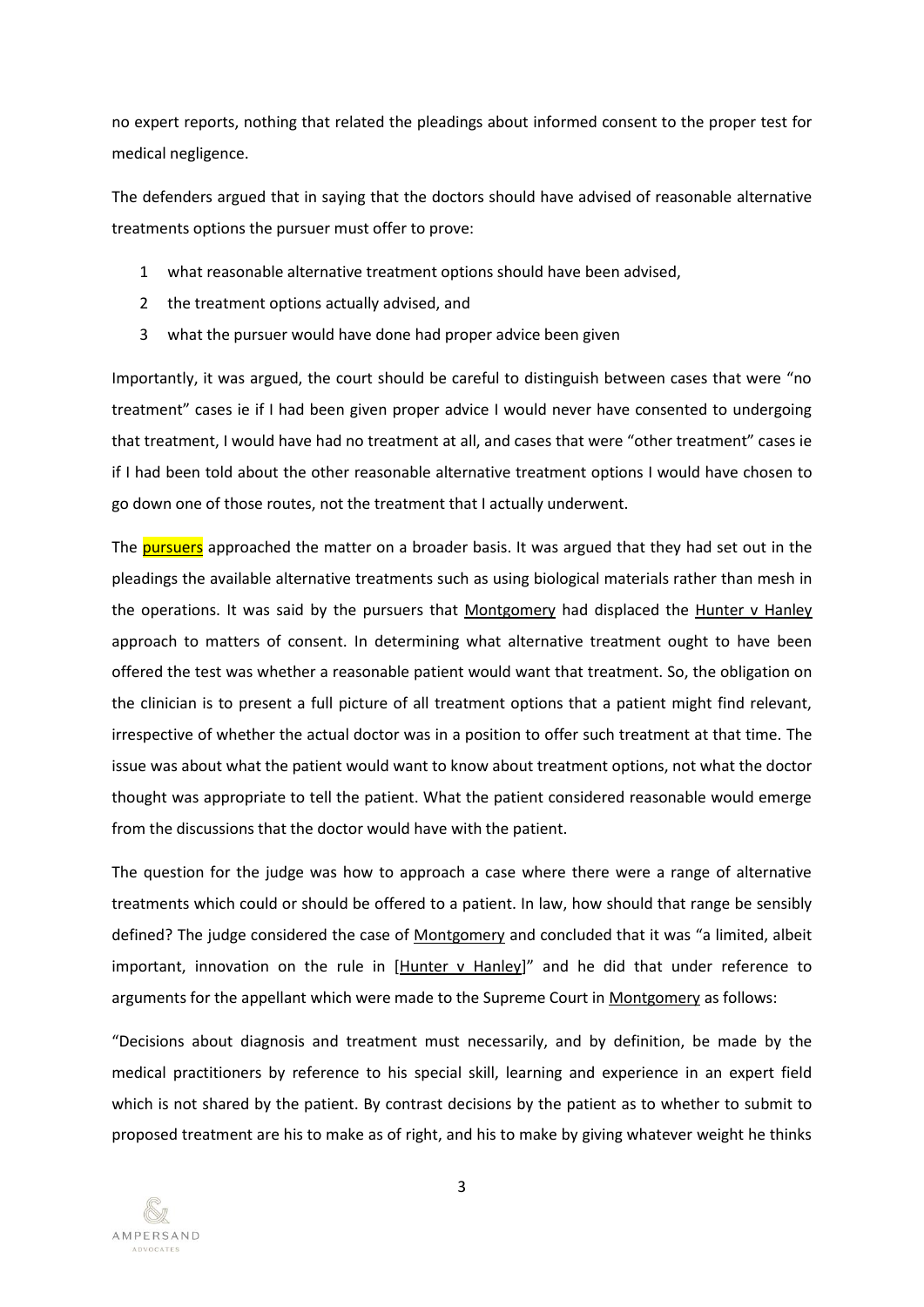it right to put upon the risks and benefits which the options available bring." (at para [44] of Montgomery)

Importantly it was noted that this did not mean that doctors could withhold information about a reasonable alternative and its risks based upon their own preference. Any reasonable and available treatment should be discussed with the patient. The dialogue may well include those which the doctor may not consider clinically advisable, but the reasoning for that would form part of the discussion. However, fundamentally, the treatment options had to be those which the doctor, exercising professional judgement, felt was reasonable, not every potential treatment option which the patient might think was reasonable.

The judge found that the pursuer had failed to set out what option they would have taken if properly advised. The defender had no fair notice of what case they were to meet. As a result he excluded from probation those parts of the pursuers' leadings relating to alternative treatments.

What the pursuers in each case were left with was the averment that, had they been properly advised, they would not have had the treatment offered  $-$  the "no treatment" option. So, going forward, the pursuers have a relatively simple case for proof. They can argue that if they had been properly informed they would not have had the operation now complained of. What they can't do on the basis of the surviving pleadings is suggest that there were other treatments which should have been suggested to them and which they would have considered instead.

Whilst quite a lot has been trimmed from the original pleadings the court was satisfied that there is still a basic factual dispute between the parties as to what advice was given to the pursuers in obtaining consent. If the pursuers can persuade the court that, despite the version of events given by the doctors, they were not provided with proper advice about the risks of the surgery undergone, then they may prove a breach of duty.

# **Knowledge of the doctors**

The pursuers had plead, in general terms, that the doctors knew or ought to have known about the risk posed by mesh products, and should have warned the pursuer accordingly. The doctors argued that these pleadings were not sufficiently specific.

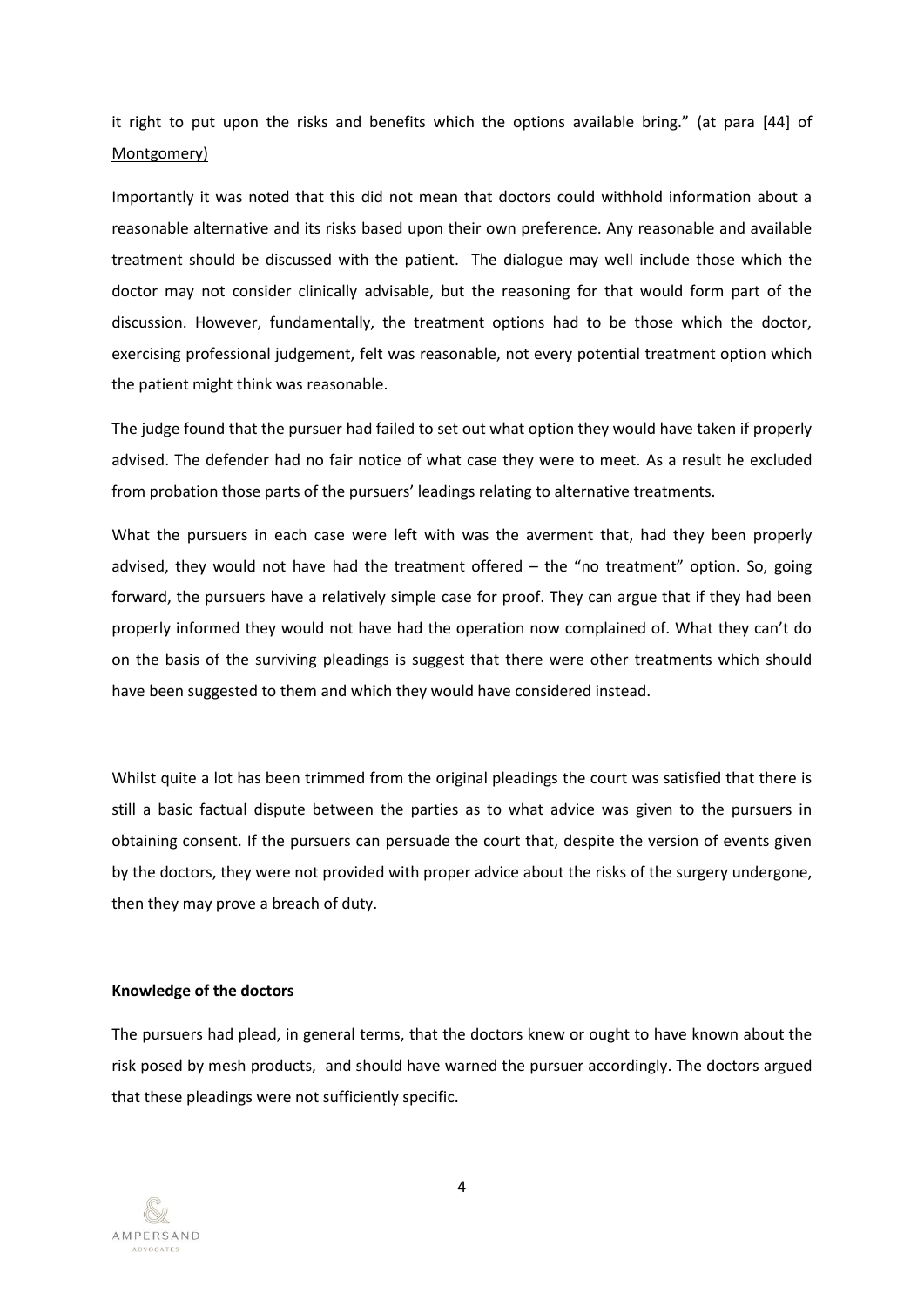The court accepted that a doctor cannot advise a patient about a risk if he or she is unaware of it, and reference was made to three potential sources of such knowledge in respect of a medical product, such as mesh:

- 1 information that the manufacturer brings to the attention of the doctor by way of eg the instructions for use;
- 2 from the doctor's own skill and knowledge acting as a reasonably competent doctor investigating areas unfamiliar with where necessary, keeping up to date on potential new treatments through medical journals and studies;
- 3 warnings from regulatory bodies such as the Medicines and Healthcare Regulatory Authority.

The court was concerned that a number of parts of the pursuer's pleadings in this regard sounded like mere assertions about knowledge rather than being linked in any proper way to how the particular doctor was said to have known information, or ought o have been aware of certain information. The judge excluded some of the pleadings from the record, but is seeking further submissions from the parties about whether other parts of the pursuers pleadings ought to be excluded on the same basis.

# **Risk and Causation**

Based on an Australian case (Wallace v Kam [2013] HCA 19) the defenders tried to persuade the court to knock out parts of the pursuers' claims on the basis that not enough was plead in order to show causation. It was argued that, whilst the pursuers said a great deal about the risks of the mesh operation that were material to them, that wasn't properly linked to the loss claimed and in many instances the potential risks, although numerous, had never in fact come about. The only relevant risks in a negligence action were those where (i) there was a duty to warn about the risk, but there was a failure to do that, and (ii) the risk actually materialised.

In Wallace a surgical procedure involved two distinct risks, A and B. The treating doctor told the patient about risk A but negligently failed to mention risk B. The patient underwent the operation and risk A materialised. The patient argued that he would not have gone ahead with the operation if he had known about both risks (cumulatively the risk would have seemed to him to be too much),

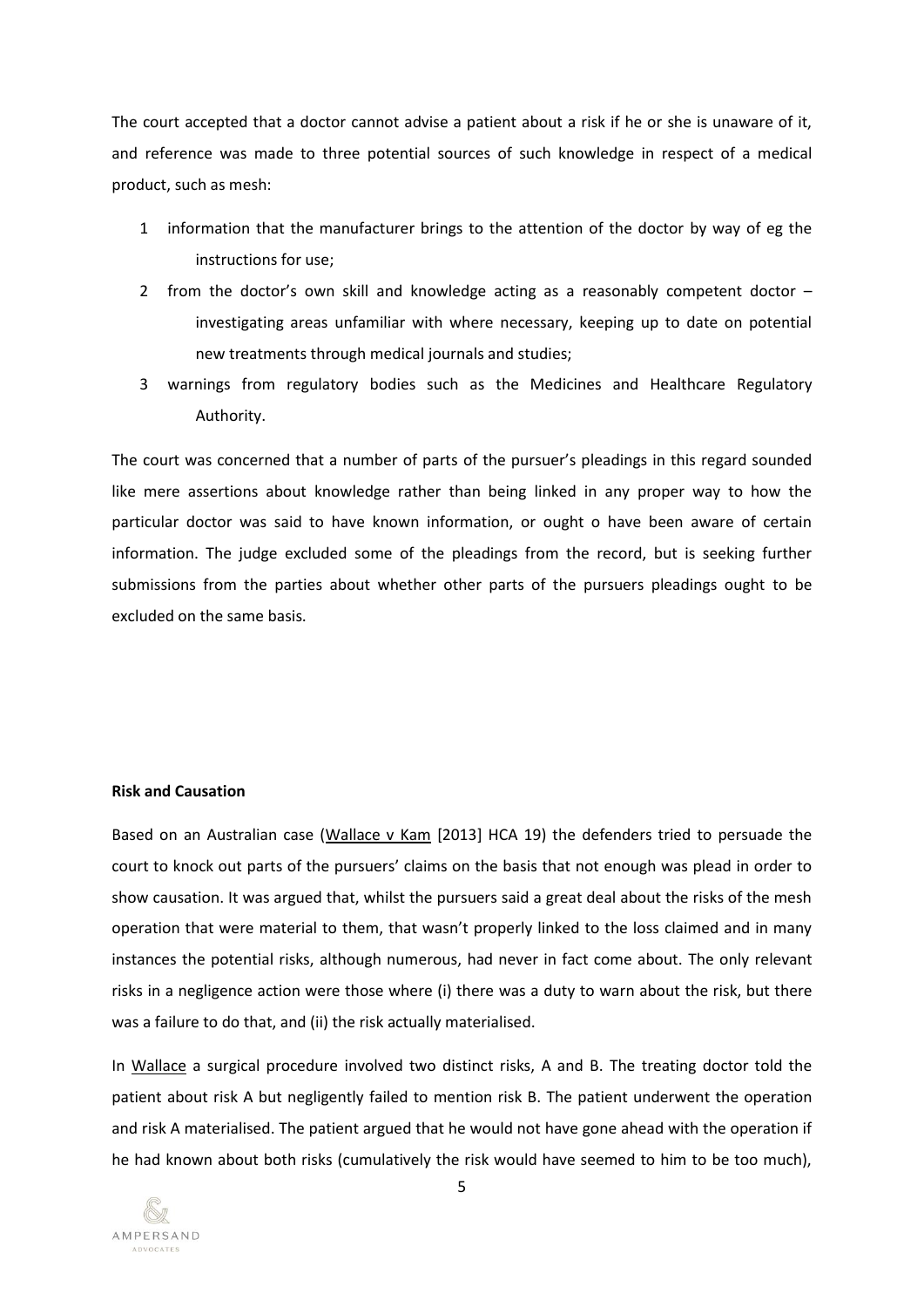and in that case the risk arising from A would not have come to pass. However, the Australian court held that the claim failed. The policy of the law was to protect patients from physical injury, the risk of which was unacceptable to them. Coming at it from a different angle, if the patient's argument was upheld it would mean compensating the patient for the eventuation of a risk that the patient was willing to accept.

By contrast the case of Moyes v Lothian Health Board 1990 SLT 444 Lord Caplan, in *obiter dicta*, suggested that the important issue was whether, had the risk been known to the patient, they would have agreed to undergo the surgery. The fact that what happened during the surgery resulted from a risk that had been discussed with the patient was neither here nor there, said Lord Caplan.

The judge in this case (at para [89]) described the Lord Caplan approach in Moyes as 'cumulative' risk. What the patient wants to know is whether there is a chance of the operation going wrong, and if it does, what would happen. The Wallace approach considers the existence of two distinct risks arising from the operation, if the patient is willing to consent to the operation despite knowing of one risk which then transpires, that is the end of the story. The second risk, which was not known to the patient and did not transpire, doesn't come into consideration.

Lord Boyd was not satisfied that these mesh cases fell neatly into one category or another. He felt that the position for the pursuer on what she would have done depending on the information given could be quite nuanced, and was not willing to make a decision on the point until having heard evidence. Significantly, in both Wallace and Moyes, the decisions had been reached after evidence was led in each case. So, this is an argument to be resurrected after proof.

## **Breach of Personal Autonomy**

In line with a relatively recent trend in England the pursuers had included in their cases an argument that, as well as the usual breach of duty and corresponding heads of damage, there was, in addition, a further breach – breach of personal autonomy, purely related to the lack of consent. So, for example, if a patient can show that proper consent had not been obtained, but the loss suffered was not causally connected to that breach, there was, independently yet another valid claim – the fact of being robbed of the ability to properly consent to invasive medical treatment in and of itself was a breach of personal autonomy giving rise to damages.

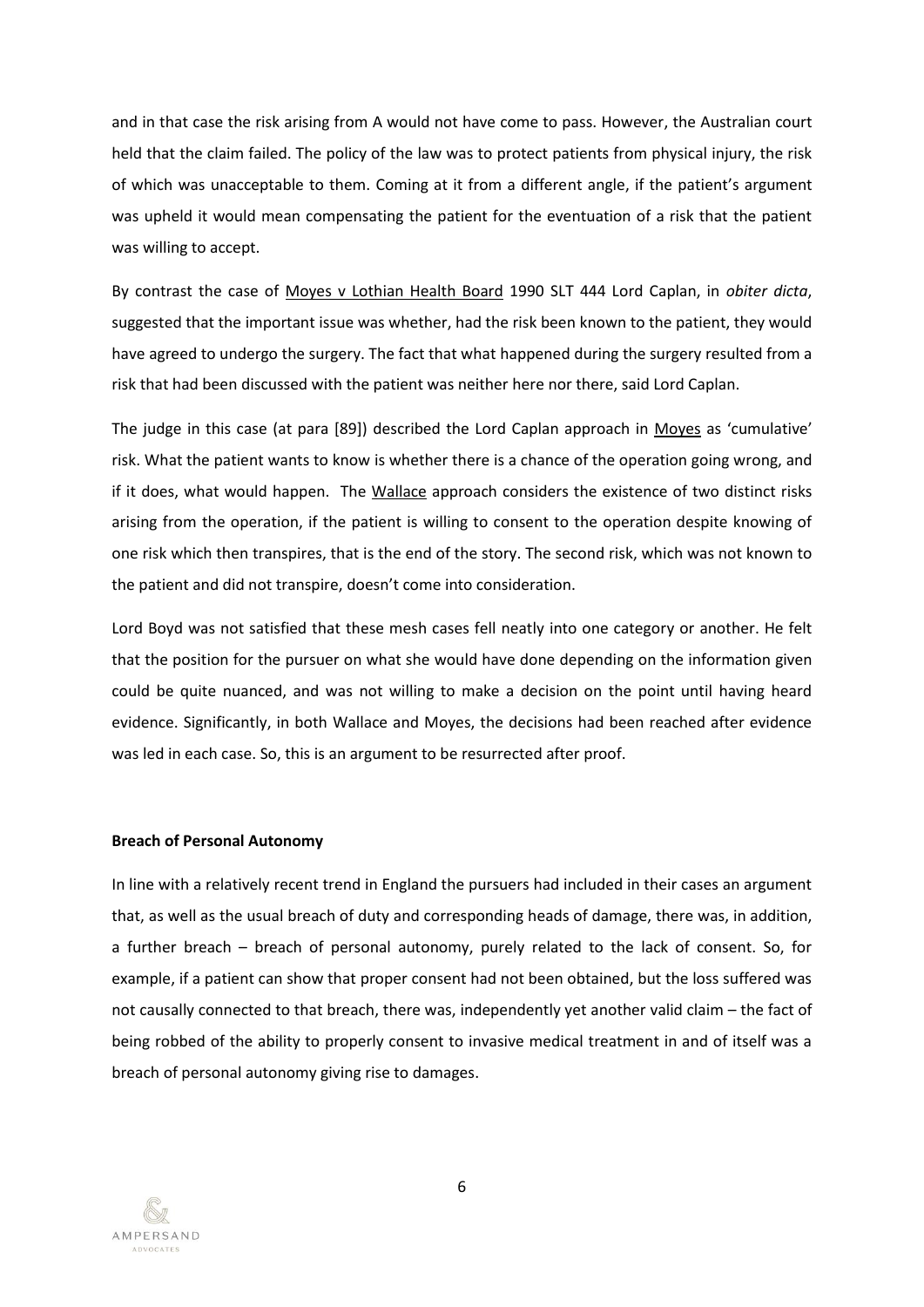That argument was roundly rejected by the English courts in two recent cases where it was attempted. During the debate in this case the pursuers confirmed that they were not insisting upon that part of their claim. His Lordship declined to pass any comment on the argument.

# **Case against the Manufacturers**

The remaining case in the pleadings is against the product manufacturers under the Consumer Protection Act 1989. Various arguments were made about whether the pursuer's pleadings were sufficient to give notice of the case they sought to make out against the manufacturers. In particular it was argued that the pursuers did not adequately identify the alleged defect in the product. The court was not persuaded to delete any of the pursuer's averments in this regard. Lord Boyd held that the question of what constituted a defect under the Act had to be viewed holistically, and the knowledge of the manufacturers about their own product could not be ignored. He held that proof would be required in order to properly balance the various elements which needed to be considered.

## **Limitation**

Two of the pursuers cases were held to be barred by limitation in relation to the case against the doctors. The other two cases were held to require proof to determine the issue of limitation. All four of the cases required proof so far as limitation was concerned in respect of the manufacturers' cases. The potential application of s19A has still to be determined.

Lord Boyd stated that each case would require to be determined on its own facts. There are limitation pleas in almost all of the hundreds of cases currently sisted – there does not seem to be any prospect of general guidance being issued on the limitation points.

## **Going Forward**

A by order has been set down for  $11<sup>th</sup>$  July to discuss a number of issues arising out of the judgement, including what, if any, further parts of the pleadings require to be excluded following the judge's decision on the various issues. Only after the by order will there be a complete picture of